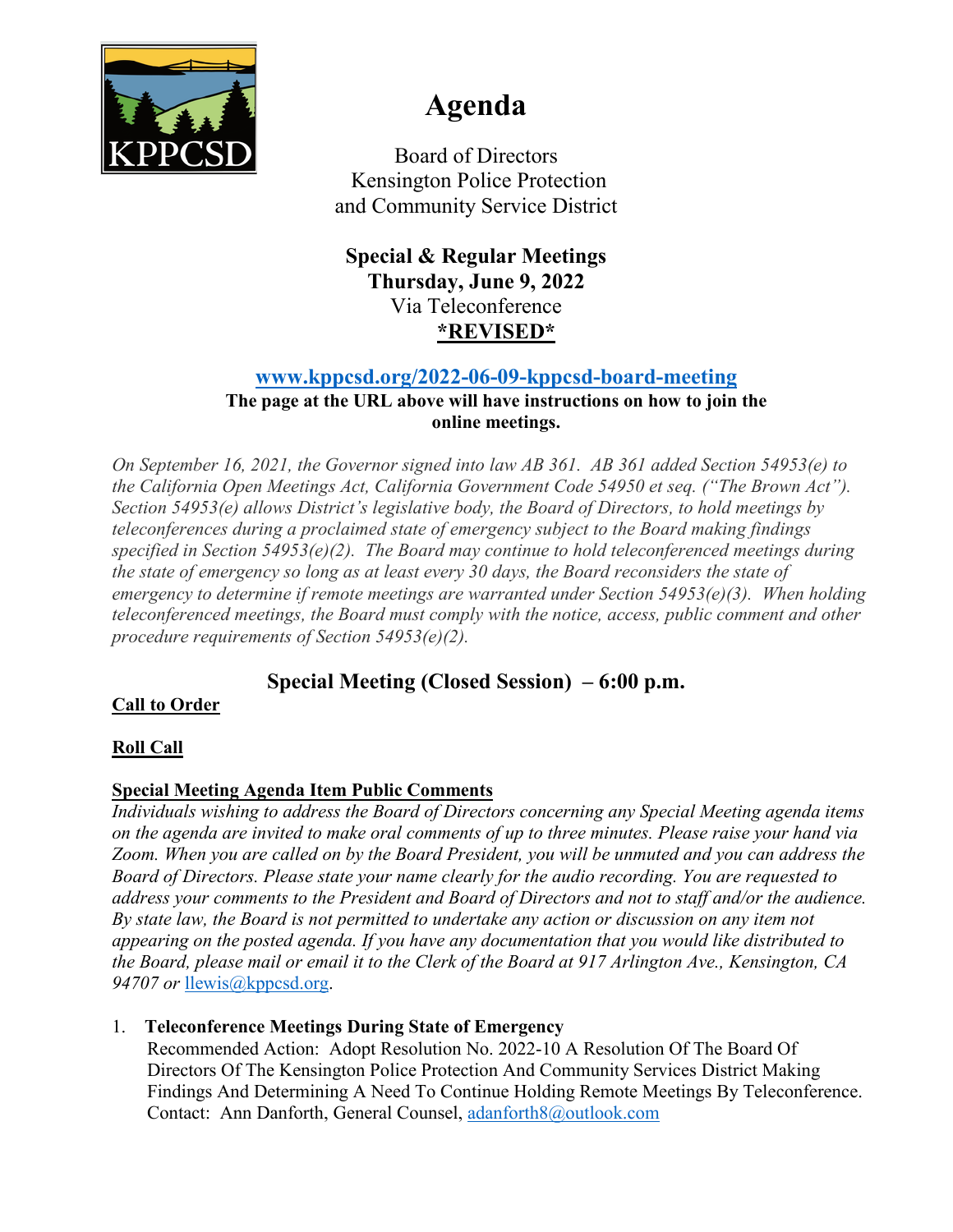KPPCSD Special & Regular Meeting Agenda June 9, 2022 Page **2** of **4**

#### **Adjournment to Closed Session**

#### 1. **Conference with Labor Negotiator**

District designated representative: Interim General Manager Tony Constantouros Employee organization: Kensington Police Officers Association Unrepresented: Chief of Police and Police Lieutenant Contact: Tony Constantouros, Interim General Manager, [tconstantouros@kppcsd.org](mailto:tconstantouros@kppcsd.org)

# **Regular Meeting - 7:00 p.m.**

#### **Call to Order**

#### **Announcement from Closed Session**

#### **Roll Call**

#### **Public & Consent Calendar Comments**

*All matters on the Consent Calendar are considered routine and are approved by one motion and vote, unless Board Member or General Manager first requests that a matter be removed for separate discussion and action*. *Individuals wishing to address the Board of Directors concerning Consent Calendar items or on matters not already on the agenda are invited to make oral comments of up to three minutes. Please raise your hand via Zoom. When you are called on by the Board President you will be unmuted and can address the Board of Directors. Please state your name clearly for the audio recording. You are requested to address your comments to the President and Board of Directors, and not to staff and/or the audience. By state law, the Board is not permitted to undertake any action or discussion on any item not appearing on the posted agenda. If you have any documentation that you would like distributed to the Board, please mail or email it to the Clerk of the Board at 217 Arlington Ave., Kensington, CA 94707 or* [llewis@kppcsd.org.](mailto:llewis@kppcsd.org)

#### **Consent Calendar**

1. **Meeting Minutes for the Special and Regular Meeting May 12, 2022 and the Special Meeting of May 27, 2022**

Recommended Action: Approve meeting minutes. Contact: Lynelle Lewis, District Clerk, [llewis@kppcsd.org](mailto:llewis@kppcsd.org)

- 2. **April 2022 Financial Reports**  Recommended Action: Receive and accept financial reports. Contact: Lisa Mundis, Finance Director, [lmundis@kppcsd.org](mailto:lmundis@kppcsd.org)
- 3. **Police Department Annual Report to the Board** Recommended Action: Receive and accept the report. Contact: Mike Gancasz, Chief of Police, [MGancasz@kppcsd.org](mailto:MGancasz@kppcsd.org)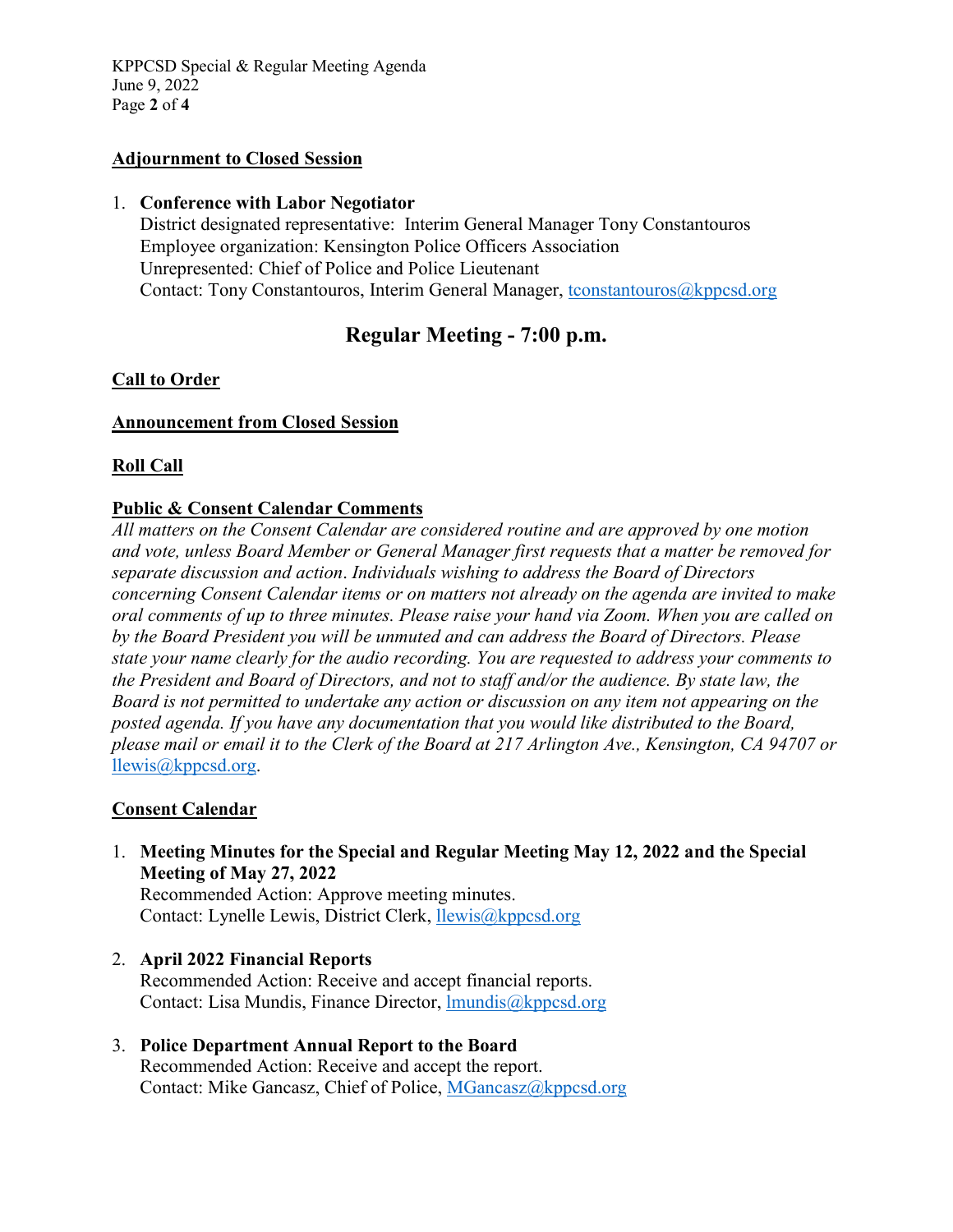#### **Discussion and Action**

4. **Ordering, Consolidating and Specifying the Election Order for the November 8, 2022** Recommended Action: Adopt Resolution No. 2022-11 ordering the election of three Directors at the November 8, 2022 Statewide General Election, consolidation of elections with Contra Costa County, and specifications of the election order. Contact: Tony Constantouros, Interim General Manager, tconstantouros@kppcsd.org

#### 5. **Kensington Park Assessment District Levy**

Recommended Action: Conduct a Public Hearing and adopt Resolution No. 2022-12 authorizing the assessment and ordering the levy for the Kensington Park Assessment District (the "District") for Fiscal Year 2022-23 pursuant to the Landscaping and Lighting Act of 1972.

Contact: Lisa Mundis, Finance Director, *Imundis@kppcsd.org* 

6. **Establishment of the Appropriations Limit Calculations for Fiscal Year 2022-23** 

Recommended Action: Approve and adopt Resolution No. 2022-13 of the Board of Directors of the Kensington Police Protection and Community Services District Affirming the Establishment of the Appropriations Limit for Fiscal Year 2022-23. Contact: Tony Constantouros, Interim General Manager, [tconstantouros@kppcsd.org](mailto:tconstantouros@kppcsd.org)

#### 7. **Preliminary Budget Presentation**

Recommended Action: A) Consider Preliminary Budget and provide feedback; and B) Adopt Resolution No. 2022-14 Authorizing Adoption of Budget at August meeting. Contact: Tony Constantouros, Interim General Manager, tconstantouros $@kppcsd.org$  and Lisa Mundis, Finance Director, *Imundis@kppcsd.org* 

#### 8. **Extend KCC Recreation Services Agreement**

Recommended Action: Consider authorization for the General Manager to negotiate and execute an extension of the current KCC agreement until the end of the summer subject to General Counsel approval to ensure current KCC summer programs can move forward. Contact: Ann Danforth, District General Counsel[, adanforth8@outlook.com](mailto:adanforth8@outlook.com)

#### 9. **Social Media Policy**

Recommended Action: Review, discuss, amend as appropriate the draft policy and adopt the draft resolution enacting said policy. Contact: Ann Danforth, District General Counsel[, adanforth8@outlook.com](mailto:adanforth8@outlook.com)

#### **Comments & Reports**

#### 10. **Director Comments**

#### 11. **General Manager Comments**

#### 12. **Board Correspondence**

• KCC Recreation Office Report – June 2022\*